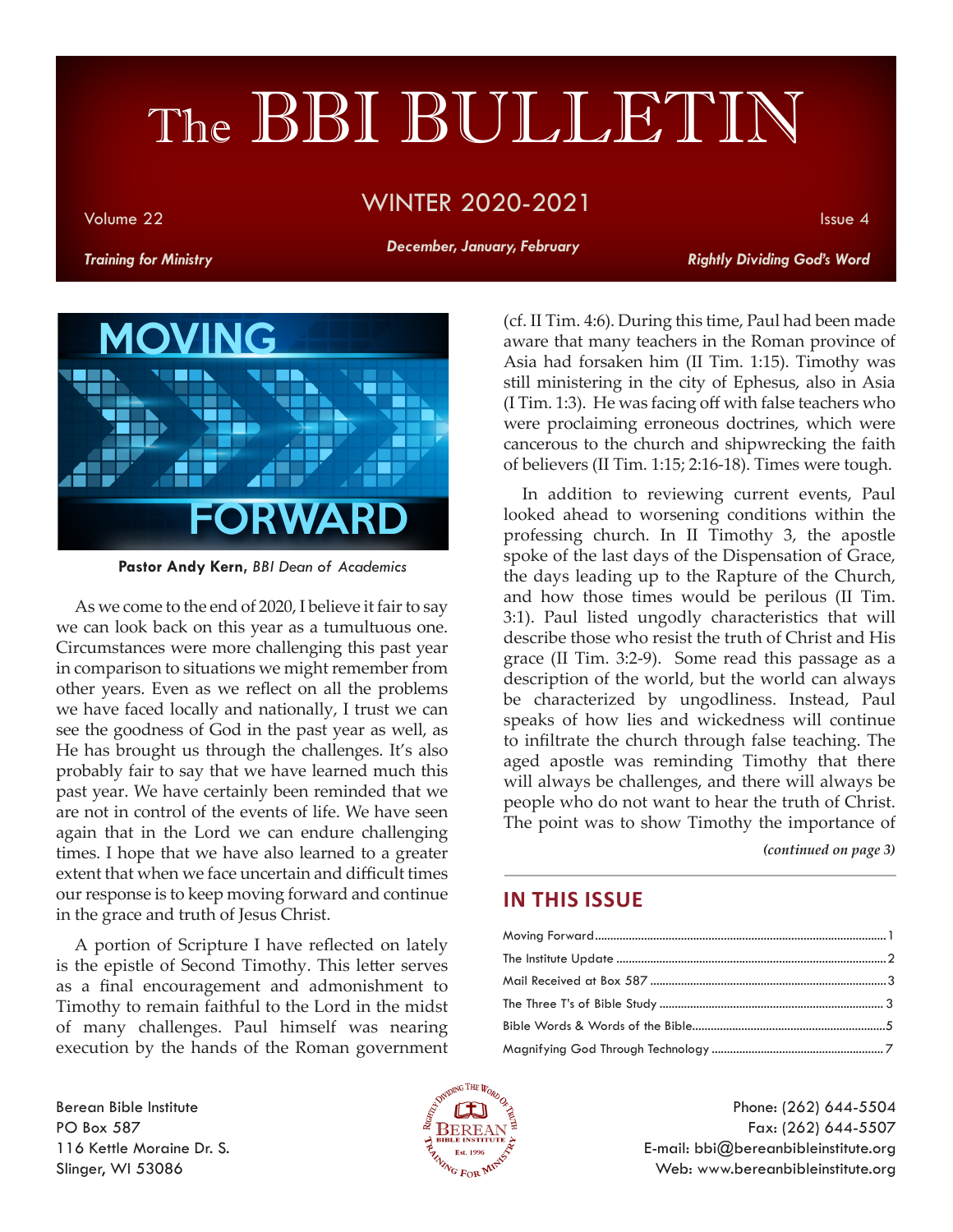## THE INSTITUTE UPDATE

#### **GREAT IS YOUR FAITHFULNESS**

Looking to the future and the hope of a new year, I am reminded of the words penned by the prophet Jeremiah concerning the fall of Jerusalem. The nation and city that he loved would fall to a foreign nation and enter into 70 years of captivity and yet, under the inspiration of the Holy Spirit, he was led to offer these words of hope. "*Through the Lord's mercies, we are not consumed, Because His compassions fail not. They are new every morning; Great is Your faithfulness. The Lord is my portion, says my soul, Therefore I hope in Him!"* (Lam. 3:22-24). No matter what we have faced or will face, we know that God is with us and desires to use us. The Lord is our portion and hope and as we keep our eyes on Him, He will see us through. The Apostle Paul also reminds us to "…*be strong in the Lord and the power of His might. Put on the whole armor of God that we may be able to stand against the wiles of the Devil"* (Eph. 6:10,11). Regardless of what comes our way, may we be determined to STAND in the power and strength of our Lord.

#### **A NEW WEBSITE ON THE WAY**

As many of you know we have just added a new and gifted member to the BBI team. Pastor Justin Lynn has taken on the responsibility of the Director of Technology and Institutional Advancement. Part of Pastor Lynn's responsibility is to evaluate our current use of technology and online presence to determine ways we can use these resources more effectively. As we look to the future, one way that we hope to utilize our online presence is a more up-to-date and user-friendly website. Pastor Lynn will be working to ensure that our website will be more helpful to our students and potential students ensuring a smooth transition for those interested in taking courses at BBI. In the coming months, we will also place all of our charts on our website for anyone who wishes to download them free of charge. We hope that these valuable Bible study tools might be useful for your own personal study as well as used in group Bible studies.

#### **CONGRATULATIONS ARE IN ORDER**

On behalf of the faculty and staff of *Berean Bible Institute*, I would like to congratulate Michael Poulsen, PharmD, for achieving his Certificate in Dispensational Studies. Dr. Poulsen attends *Grace*  *Bible Church* in Beloit, Wisconsin and is planning to continue his studies at BBI by pursuing another certificate. We are thankful for his dedication to the Lord and a desire to continue to grow in his knowledge of the Word and his walk with the Lord.

#### **CONSIDER SUPPORTING BBI**

The mission of *Berean Bible Institute* is to train pastors, missionaries, and Christian leaders for the ministry of the Lord Jesus Christ and the proclamation of the Gospel of God's Grace given to and through the Apostle Paul. As stated in our mission, we are a training institute that was founded to provide courses in Bible and ministry. It is our desire for our students and graduates to be prepared to fulfill their calling in Christ. From our founding, it was determined to keep our costs as low as possible so that those who attend would not be burdened by debt when they complete their training at BBI. It was also determined that if BBI were to succeed in fulfilling its mission of training pastors, missionaries, and Christian leaders, we would need the financial support of individuals and churches. So with that in mind, if you believe in the ministry of *Berean Bible Institute*, I would ask that you prayerfully consider partnering with us financially to see pastors, missionaries, and leaders, trained to proclaim the Gospel of the Grace of God.

#### **THANK YOU FOR CONTINUING TO PRAY**

We are still in the process of selling our current campus location and looking to relocate. While we have potential buyers tour our buildings from time to time, we are still looking for the right one to come along. Please know that we are trusting the Lord with this and know that His timing is perfect. With that in mind, please continue to pray for not only the sale but also a location that would best meet our needs.

On another note, we are continuing to look for a part-time Administrative Assistant who will work with our Academic Dean and our Director of Marketing. This is a very important role and we are seeking the Lord for the right person.

Dr. Robert E. Nix,

Put : ł

President, *Berean Bible Institute*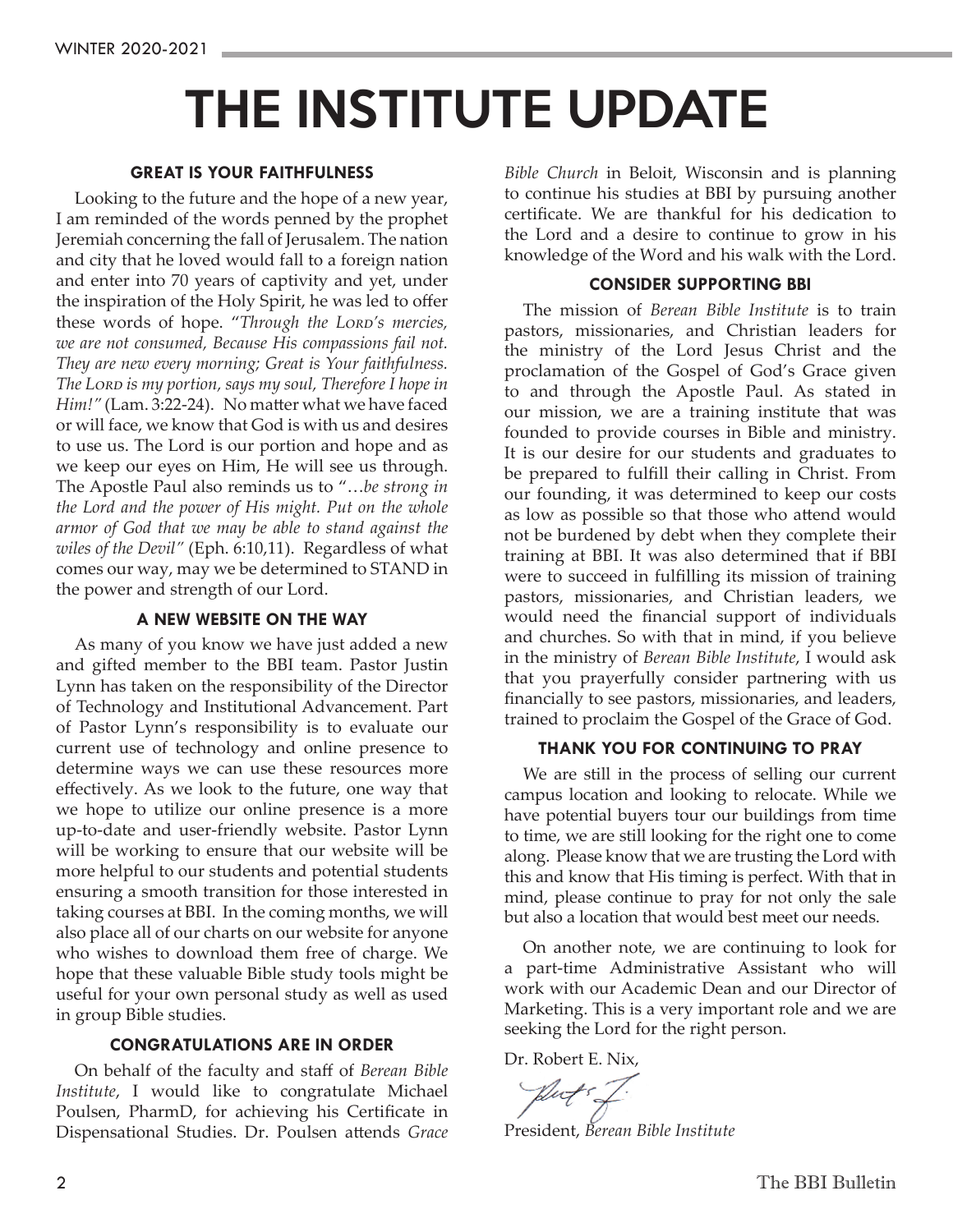

#### Mail Received at Box 587

#### **From Indiana:**

"We are still praying for the sale of your current facility. God bless you and the entire faculty and staff for your hard work and tireless efforts in His service."

#### **From Kansas:**

"We rejoice in the messages and answers to questions from each and every one who contributes to the BBI Bulletin and Bible Answers to Bible Questions. It makes us think and dig to find out new and old things that teach us much about reaching the lost and keeping us on track."

#### **From Wisconsin:**

"Praying for the BBI and all the decisions, changes, and opportunities ahead. We continue to be thankful for your ministry and its impact in so many ways in our lives."

#### **From New York:**

"I appreciate your Newsletter. Thank you and God bless to all of you at the Institute."

#### **Faith Now Is Sight**

I have left this mortal body. It has now been laid to rest. I've been ushered into heaven, With Him eternally blessed.

The anxiety, pain and suffering, Oft times I did endure. But now I lay them all aside. In Christ I am secure.

I no longer grieve the Spirit. My mind shall never stray. I have entered heavenly portals, On this bright and blessed day.

Oh, I'm in His very presence, Such rapture, Oh soul delight! My eyes see untold beauty. My faith, my hope now sight.

The glorious all-sufficiency of Christ's redemptive work, and the riches of His grace fills the heart of the believer with rejoicing and thanksgiving all because of the blessings that flow from Calvary.

—Bernice Whitman

#### *(Moving Forward continued from page 1)*

clinging to the truth of Scripture and to stay faithful to Jesus Christ (II Tim. 3:15-17). Paul acknowledged that Timothy had been faithful to the truth and lived it out (II Tim. 3:10-11), but encouraged Timothy to continue in his ministry and stay the course (II Tim. 3:14). The younger man was to continue to preach the Word so others might know Christ (II Tim. 4:2).

In the midst of facing the nearing death of his dear friend Paul, and in the midst of ministry challenges and hostility toward the gospel, the message to Timothy was to continue in God's grace and the truth of Christ. Timothy was to keep moving forward. Circumstances did not change his mission nor his message. God had Timothy in Ephesus to make God's grace known, to teach the Scriptures, and to preach the Gospel of Christ.

Why does God have you where you are? Because He wants you to keep moving forward with the Grace of God. He wants us all to keep sharing the gospel with those around us. He will not forsake us, even if we must stand alone. So with 2021 upon us, and with the understanding that we really do not know what to expect in the new year, let us continue to rest in the reality of who God is, and make the Gospel of the Grace of God known. All people, whoever they are, really do need the Lord.

## THE THREE T'S OF BIBLE STUDY

#### **Pastor Dan Wolgast,** *BBI Dean of Students*

I've been in this world long enough, 72 years, to now be counted among the "aged." I was led to salvation in Jesus Christ 40 years ago by Pastor Rollin Wilson, a faithful pastor of *Grace Bible Church* in Bruce, Wisconsin. I have always been thankful that I was saved in a Grace church and had no religious background and, therefore, was grounded in the Truth of the Word, rightly divided, from the very beginning of my spiritual life. I learned early that Paul is my apostle and his epistles, Romans through Philemon, are God's plans for me today, even as I recognize all Scripture is for my learning about my Savior and His Truth.

*(continued on page 4)*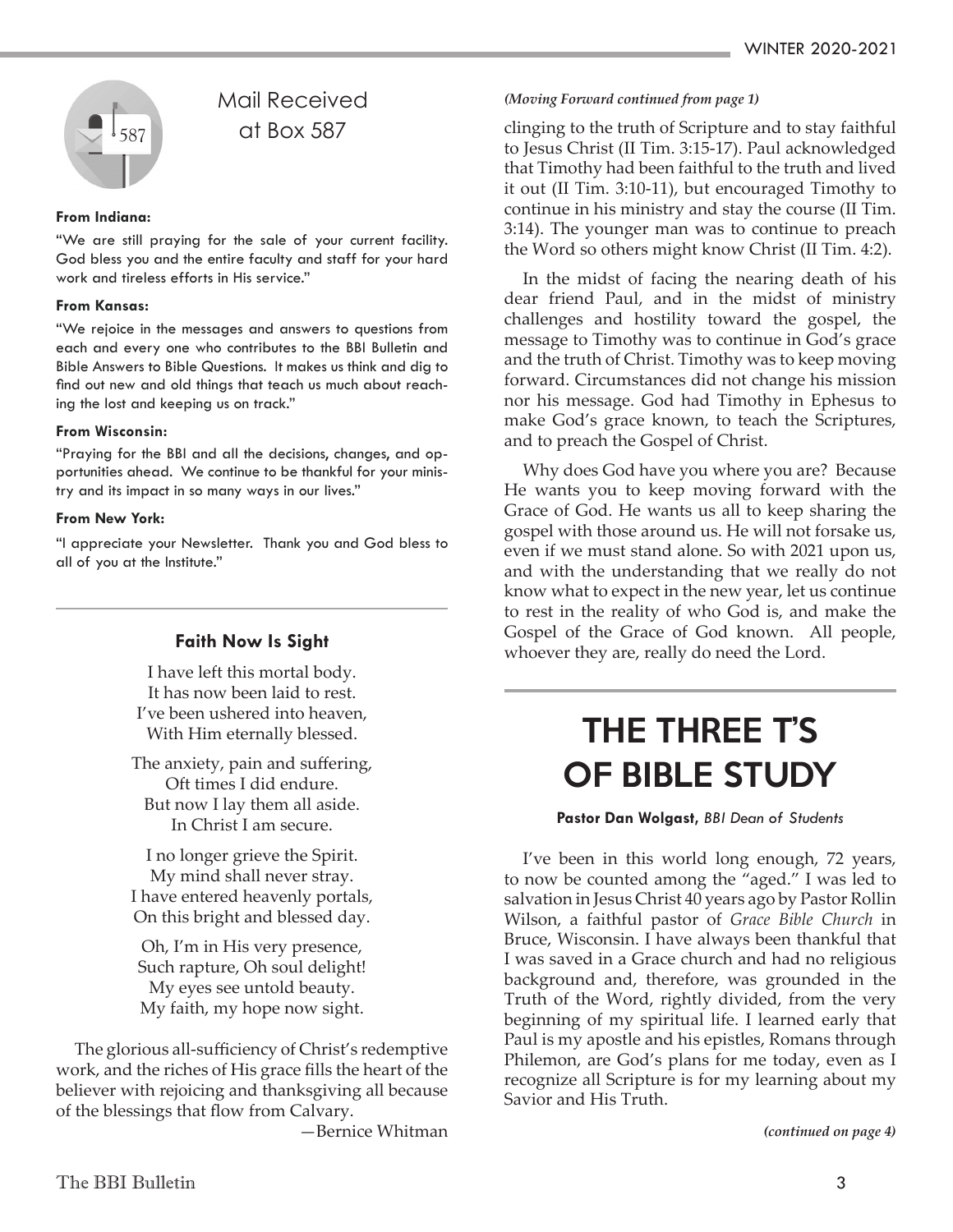#### *(The Three Ts of Bible Study continued from page 3)*

I have studied and learned and appreciated a lot of wonderful truths from Scripture over my 40 years as a believer. The older I get, however, the clearer it is to me that it is *"the simplicity that is in Christ"* that the Apostle Paul feared had been *"corrupted"* in the minds of the Corinthians as being the most important truth (II Cor. 11:3). I have learned that the most profound, impacting truths of God's Word are also the simplest. Simplest because God wants all of His children to know and rest in them. Although His Word is deeply profound, it was never intended to be too difficult for even the simplest of saints to understand. God has always intended for His children to be able to understand His truth in a way that will give them a full and abundant life of victory. He only asks that we believe the truth.

With that in mind, I've learned that there are three "Ts" that we need to keep uppermost in our hearts as we study Scripture. Three "Ts" that will give us a full abundant life of freedom in Christ Jesus. All three of the "Ts" were spoken of by the Lord Jesus Christ.

The first "T" is found in our Lord's prayer to the Father, **"Sanctify them by Your truth. Your word is truth." (John 17:17).** Jesus was asking His Father to sanctify, or set apart, His disciples through His Word that He stated "is truth." Jesus, "God with us," was giving everyone who turned to His Word assurance that it is the "truth" and, therefore, we can trust it explicitly.

Through Jesus' statement we learn also that the Word sanctifies those who believe it. We are also made aware of Jesus dependency on the Father. The fact that the Word of God is truth, our first "T," is foundational when we study Scripture. The fact that Jesus, "God with us," stated that His Father's Word is truth gives us a rock solid faith in the Word as written. It does not need man's help, added to, subtracted from, or even explained. Yes, God has given us gifted men to teach the Word, but God's teachers must be men who uncompromisingly believe God's Word is truth. Our belief in the Word sanctifies, or sets us apart. This truth is something that every believer should be established in as soon as he or she becomes saved. Faith, in order to grow, must have a solid foundation in the fact that the Word of God is truth.

The second "T" that we need on our hearts as we go to the Word of God was spoken by Jesus in this way, "*…I am the way, the truth, and the life. No man comes to the Father except through Me*" (John 14:6). Jesus says that *He* is "*the truth*." We understand Him to mean that He is the *living* Word of God. The written Word is about Jesus Christ, the Living Word who is "God with us."

The day I started kindergarten I went to school with my older sister, and she introduced me to my teacher saying, "This is my brother Daniel James Wolgast." I was dumbfounded and angrily replied, "It is not! My name is Danny!" Yes, the first thing I learned in kindergarten was my full name! Imagine, I was five years old and I didn't even know who I was! Jesus, on the other hand, knew exactly who He was from the beginning, and He wants us to know as well—*"I (*Jesus Christ) *am the Truth."*

The fact that He is the Truth should cause us to believe beyond a shadow of a doubt that He is the only way to the Father. No one gets to God the Father except by believing the truth that Jesus Christ, the Truth, is Life, and He imparts His life to those who put their trust in Him. He is Truth for salvation. He is Life, eternal life, and gives the believer the abundant life He promised to those who trust in Him. He is the way, and He imparts His life to all who believe the truth that He is.

The Apostle Paul knew who Jesus was and it caused him to say *"for me to live is Christ."* Paul lived the abundant live because He knew Jesus Christ as "the truth." Jesus lived His life in complete dependency on the Father, and Paul, as the one we are to follow, lived his life in dependency of the truth, the Lord Jesus Christ.

You may suspect by now that the third "T" also stands for Truth, and our Lord stated this truth in John 8:32: "*And you shall know the truth and the truth shall make you free.*" The truth of the written Word that tells us of the Living Word, Jesus Christ, will *always* make us free.

An extremely important principle in life is that the truth, believed, always sets our hearts free—free from fear, free from guilt, free from condemnation. When we believe untruths, we experience the opposite of freedom—fear, guilt, and condemnation. When we are experiencing the bondage that comes from an untruth, we must search the Scriptures until we learn the truth that sets us free. I strongly impress this on our students at *Berean Bible Institute*: "How do you know what is true and what isn't? The truth will always set you free."

Many people will attest to the freedom they experienced when they learned the Grace message Paul preached and wrote about and how to "rightly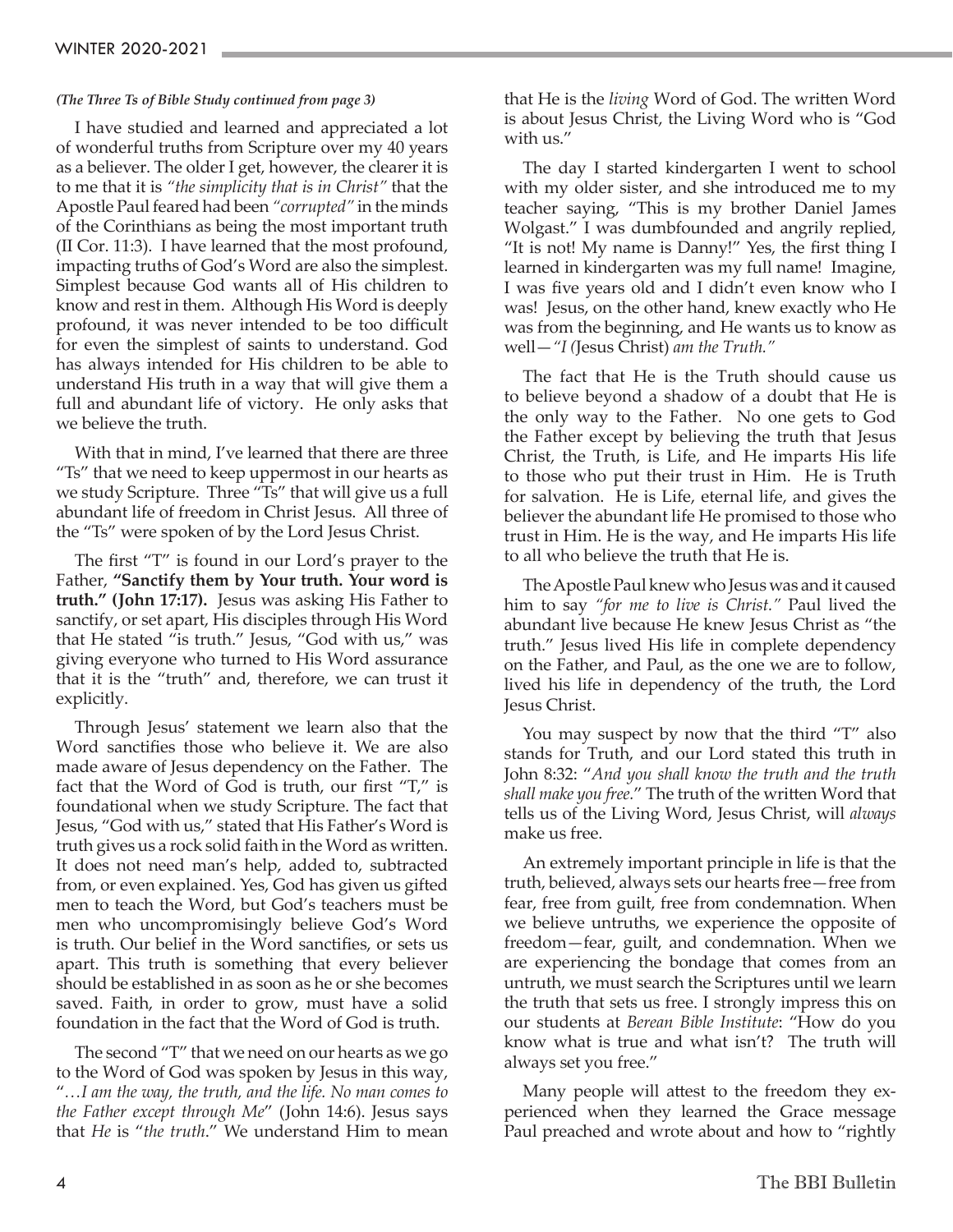divide" their Bibles. They were "set free" of the confusion and seeming contradictory passages of Scripture when they began to see the Apostle Paul's ministry and message for us today. While Truth believed will always set one free, bondage will always be present when we mix mystery with prophecy, and law with grace. We cannot be free while believing error.

In II Corinthians 3, Paul is showing the contrast between the Old Covenant, "a ministry of death" and "condemnation," and the New, "the ministry of righteousness" and "the Spirit." And, as always, he brings us to the truth, Jesus Christ. In verse 17 we read: "*Now the Lord is that Spirit and where the Spirit of the Lord is, there is liberty.*" As believers we have the Spirit of God dwelling within us and when we respond in faith to His truth we experience liberty and freedom.

This brings us back to where we started, "*Father, sanctify them with your truth.*" When we are believing the truth of our Living Savior, our hearts are open to change and that begins to show outwardly. Sanctification in God's grace is found in the next verse. "*But we all with unveiled face beholding as in a mirror the glory of the Lord, are being transformed into the same image from glory to glory just as by the Spirit of the Lord.*" (II Cor. 3:18). This is very important as the Lord Himself said that "*…the Spirit of truth who proceeds from the Father, He will testify of Me.* (John 15:25). We are sanctified in our lives when we walk by faith in the truth for us today. The more we know the truth of who Jesus is and the perfect secure relationship we have with Him the more we are changed by Him. By learning and believing the truth for us, we are more and more transformed into the image of God's Son. We become more like Him, free in His truth, free in who we are "in Him." There is no one more enjoyable to be around than someone who is living free in the truth.

I was recently at a men's retreat where the speaker asked, "What strengthens a man's spiritual backbone?" I didn't even have to think about it as I blurted out, "truth!" You see, it is truth that causes us to trust in a relationship. The more we know the truth, Jesus Christ, the more we can put our trust in Him, and the more we begin to live that abundant, victorious life our Lord has called us to live. God has always intended the truth to point to a precious, intimate relationship with Him. It only comes from believing the truth. The truth of God's written Word, the truth of who Jesus Christ is, and the truth which will always set us free. The three T's of Bible study TRUTH, TRUTH, and TRUTH, and it/He will always set us free.

## BIBLE WORDS & WORDS OF THE BIBLE

#### **Dr. W. Edward Bedore,** *Managing Editor*

#### *"The Second Coming"*

The future event that is commonly referred to as the "Second Coming" is Jesus Christ's **return to earth** in power and glory at which time He will defeat His enemies and establish God's Kingdom on Earth, which will endure for one thousand years (Rev. 19:11-20:6). Of course, to have a Second Coming, there has to be a First Coming that precedes it.

The First Coming of Jesus Christ took place when a young Jewish girl named Mary, who was a virgin, conceived of the Holy Spirit (Matt. 1:18- 21) and gave birth to a Son who was, and is, and will be forever, God incarnate, that is to say, God manifested in human flesh (Matt. 1:22-23; Luke 1:26-35; John 1:14-18). In His First Coming, He came as a Savior (Matt. 1:21). Having completed His work of redemption that His Father had sent Him to do (John 5:36-38), He ascended back into Heaven and was seated there at the Father's right hand to await the day His Father will send Him back to earth as the King over all kings and Lord over all lords (Rev. 19:11-16). The Lord Jesus told His disciples *"I will come again"* (John 14:3); and so He will. And while they stood staring into space after He had ascended into Heaven from the Mount of Olives, two messengers of God said to them; *"ye men of Galilee, why stand ye gazing up into Heaven? This same Jesus which is taken up from you into Heaven, shall so come* (return) *in like manner as you have seen Him go into Heaven"* (Acts 1:9-11). In other words, when He comes again He will physically return to the same Mount of Olives He ascended from.

The Second Coming of Jesus Christ will be literal, personal, visible, and physical. Not only will His feet actually stand on the Mount of Olives, but every eye shall see Him (Rev. 1:7) when He comes in the clouds of Heaven (Matt. 27:64).

The Second Coming of Jesus Christ will be a post-Rapture event [the Rapture of the Church will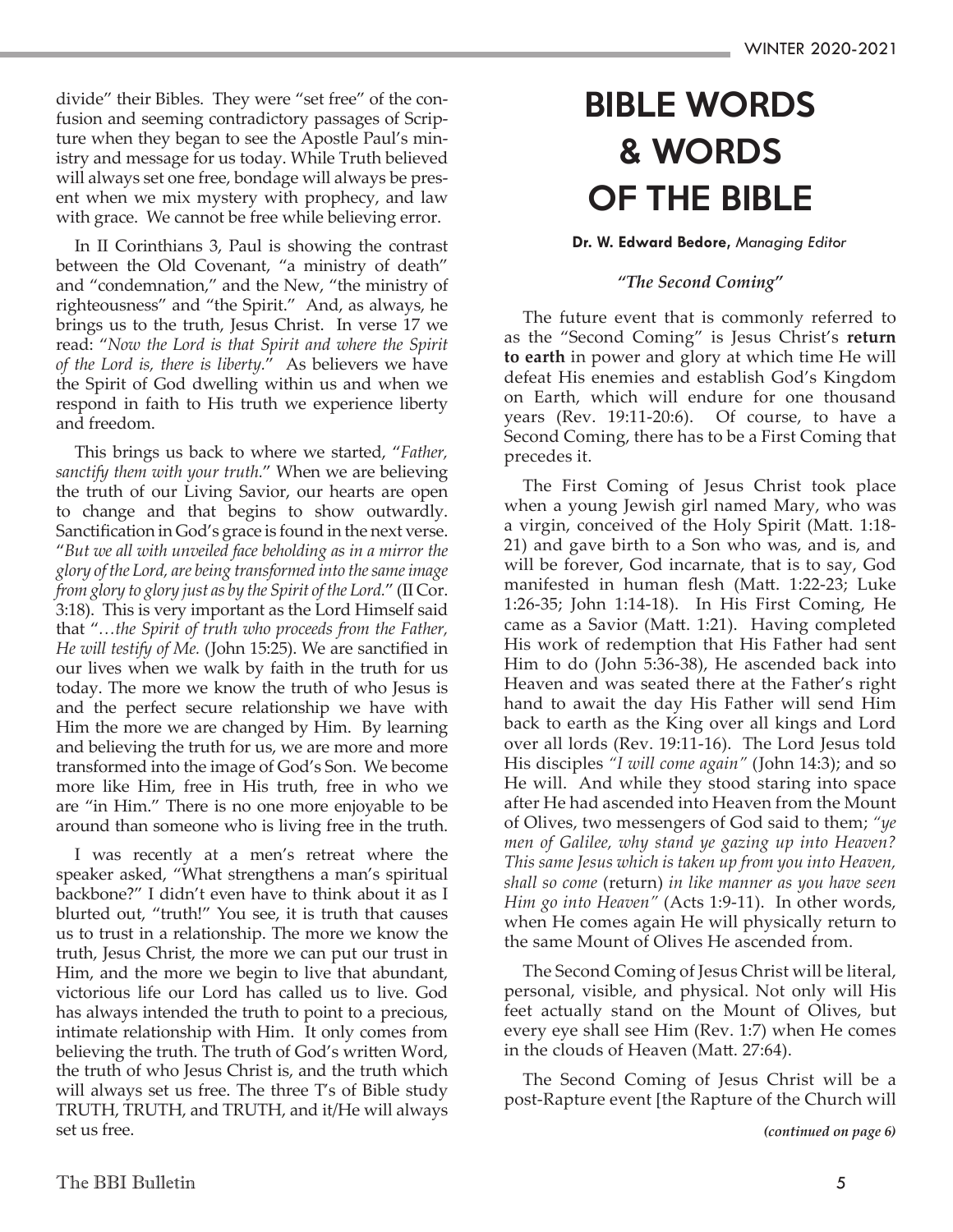#### *(Bible Words continued from page 5)*

take place before Christ returns to earth]: It will also be post-Tribulational [His Second Coming will bring the Tribulation to an end, therefore the end of the seven-year Tribulation will coincide with the Second Coming]: And it will be pre-Millennial [the Millennial Kingdom of Jesus Christ cannot begin until He comes back to earth and defeats His enemies and sets the world in order] (Rev. 19:20-26).

There is another coming of Jesus Christ that is often confused with His Second Coming, an event popularly known as "the **Rapture**." At Christ's "Second Coming," like His first, He is coming to earth to stay awhile. At His First Coming, He came to earth by means of a one of a kind totally unique to all of history, past, present and future, miraculous conception that resulted in Him being born of a young Jewish woman named Mary while she was still a virgin. He grew to manhood and, when He was about thirty years old (Lk. 3:23), He began a public ministry in the land of Israel that was consummated on the cross where He suffered and died for sinners (John 19:30). His ministry as Israel's Savior and Messiah was verified by His resurrection from the dead, a fact His apostles testified to as having seen Him alive again after His crucifixion (Acts 1:21-22; 2:22-24,30- 32). When He returns from Heaven at His Second Coming to earth, He will put down all rebellion against Him and reestablish David's throne from which He will rule over the world in righteousness for one thousand years. When He is seen *"coming in the clouds of Heaven"* (Matt. 27:64), He will come through the clouds and descend to earth where His feet will touch down on the Mount of Olives, the place He ascended from almost two thousand years ago now.

On the other hand, when the Lord Jesus Christ comes in the clouds at the Rapture, it will be to *"catch up"* God's people, the members of the Body of Christ that constitute the Church today. He will not come to earth at that time. Rather, those that are taken (believers only) will *"meet the Lord in the air: and so shall we ever be with the Lord"* (see I Thess. 4:13-18; Phil. 3:20-21). Another point of difference is that in the Second Coming, the Lord will *"send His angels and they shall gather together His elect* (God's people) *from the four winds, from one end of Heaven to the other"* (see Matt. 24:30-31) and restore them to the Promised Land (Ezek. 20:41). But, when the Rapture takes place, as we have seen, *"the Lord Himself shall descend*  *from Heaven"* to catch up together out of this world the dead and living saints *"to meet the Lord in the air"*  (I Thess. 4:17). The Second Coming and the Rapture are two different events that take place at two different times, the Rapture before and the Second Coming after the Tribulation. They concern two different groups of God's people, the Church, God's heavenly people, and Israel, God's chosen earthly people, with two different locations in view; the Church taken to Heaven and Israel gathered into the Promised Land. These two events are hallmarks of two different dispensational programs, prophecy and mystery.

To mix Scripture about the Second Coming of Christ together with Scripture about the Rapture to try make them appear to be one and the same thing can only result in serious confused error as to what God is doing today, and what the future holds for Israel and the Body of Christ, as well as the nations at large.

The Church today is not to be waiting and looking for the Second Coming of the Lord Jesus Christ, but rather we are to be *'looking for that Blessed Hope, and the glorious appearing of the Great God and our Savior Jesus Christ"* (Titus 2:13; Phil. 3:20-21). The Rapture could take place at any moment of any day, and you could miss it because of your failure, for whatever reason, to admit your need for a Savior. If you don't put your trust in Jesus Christ alone for the forgiveness of your sins before the Rapture happens, you will find yourself facing the horrors of the Tribulation, which will last for seven years during which at least twothirds of the earth's population will die. Salvation during the time of the Tribulation will not be by grace alone, through faith in Christ alone as it is today. It will require perseverance until the end under the most trying experiences imaginable. Trust in the Lord Jesus Christ now and be saved today.

#### CONSIDER TAKING A BBI VIRTUAL ONLINE COURSE

These courses run for 8 weeks and are taught weekly in real-time with a BBI instructor. **2nd term classes March 15th**—**May 7th.**  *(Sign up deadline is March 5th)*

**Second term classes include:** 

116 Biblical Worldview; 110 Acts; 106 Basic Bible Doctrines II; 324 Theology in Missions; and 218 Ministry Leadership.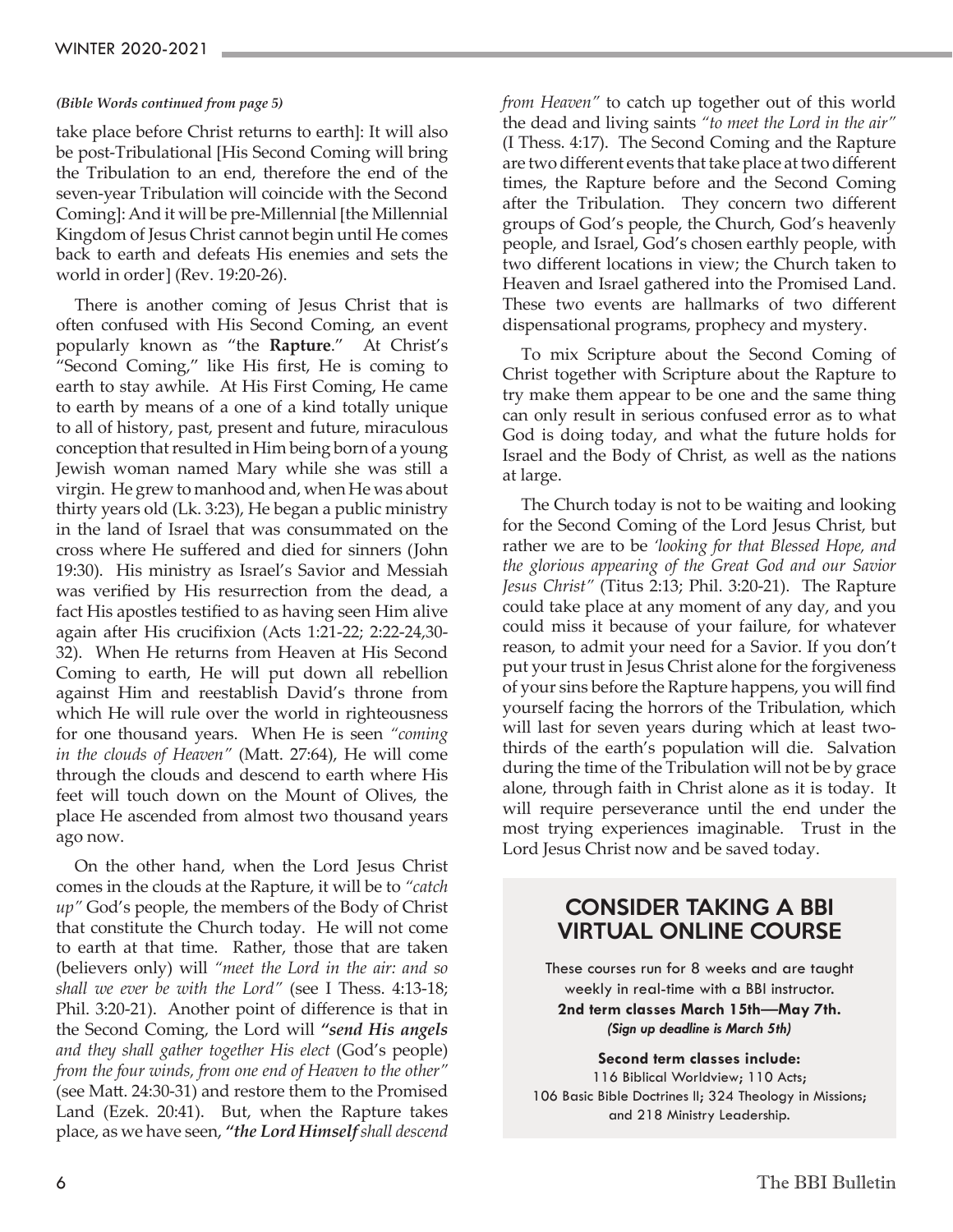### MAGNIFYING GOD **THROUGH TECHNOLOGY**

**Pastor Justin Lynn,** *Dir. of Technology & Institutional Adv.*

Greetings brothers and sisters in Christ. My name is Pastor Justin Lynn. As the newest member of the *Berean Bible Institute* team, let me introduce myself and my role here in the ministry of BBI.

I have been blessed with my wife of 16 years, Candace, along with our twin 8-year old daughters, Alexis and Sophia. I have pastored or ministered in churches in Pennsylvania, Colorado, and Florida, and currently serve as Associate Pastor of *Falls Bible Church* in Menomonee Falls, Wisconsin. My heart in ministry lies in reaching people's hearts with the far-reaching, deeply transforming Grace of God, whether through song (music is one of my life's passions and joys), utilizing a new technology (I'm a geek at heart) or in simply deepening a relationship through fellowship. A graduate of *Berean Bible Institute* in 2005, I continued my education further and hold degrees/certifications in the healthcare field as well as educational technology.

This diverse background and skillset allows me to serve BBI as the Director of Technology and Institutional Advancement. Part of my task regarding technology at BBI is to help us wisely choose and implement tools that will best serve our current and future students and staff, while maximizing our available opportunities and resources to further the Lord's work and the mission/vision of BBI. Regarding advancement, I humbly embrace the challenge of helping the school continue to widen its impact, reaching more students so that BBI may continue to train more leaders and servants for His Church. There is an ever-present and pressing need for faithful men and women to submit their lives to the Lord and follow His call into Christian ministry (II Tim. 2:2). These two aspects of my role at BBI are applicable to decisions we must all make daily, regarding technology usage and reaching others for Christ. Let us briefly explore two principles from God's Word to challenge and guide us.

First, we recognize that we utilize technology today as an extension of God's original mandate to Adam to subdue the earth (Gen. 1:28) but we further do so, in the light of Paul's encouragement to the Corinthian church, *"whatever you do, do all to the glory of God"* (I Cor. 10:31). As we *"do all"* to God's glory, we can glorify Him—magnify His greatness, goodness, and grace. Whether the tool is a crude, rudimentary plow to help a primitive farmer work the land, a quill and papyrus to transcribe a letter with vital instructions to a distant church, or a laptop with a webcam hosting an online Bible study, God has always been able to use such technologies for His glory and the furtherance of His truth, purposes and work. As you use the various technologies in your life, periodically reflect and ask yourself, "Am I making God *bigger* to the world through *how* I am using this tool?"

Our second principle, while similar, challenges our mindset and heart in an even deeper way, as the Apostle Paul taught the Colossian saints, *"whatever ye do in word or deed, do all in the name of the Lord Jesus, giving thanks to God"* (Col. 3:17). A thankful heart indicates a right response to the Lord's provision of such technologies (yes, *even* when they may frustratingly malfunction) and the rule of God in every area of our lives. The challenge for all is to maintain a grateful, humble posture before the Lord as we offer all that we do and how we do it to Him for His redemptive purposes and glory—technology included.

While we are applying technology to further advance the mission and vision of BBI, know that we, too, are filtering every choice and decision through these Biblical principles and more as we seek to honor the Lord in all we do.

#### DISCOVER BBI VIDEO

BBI has produced the first in a series of short videos to help potential students understand what BBI offers in the area of distance studies. The first video explains the differences between a selfdirected BBI course and a virtual on-line course. We desire that these short videos help those who are considering BBI find the best avenue to pursue their ministry training goals.

You can see our videos either on our Facebook page or by going to:

Youtube.com/bereanbibleinstitute